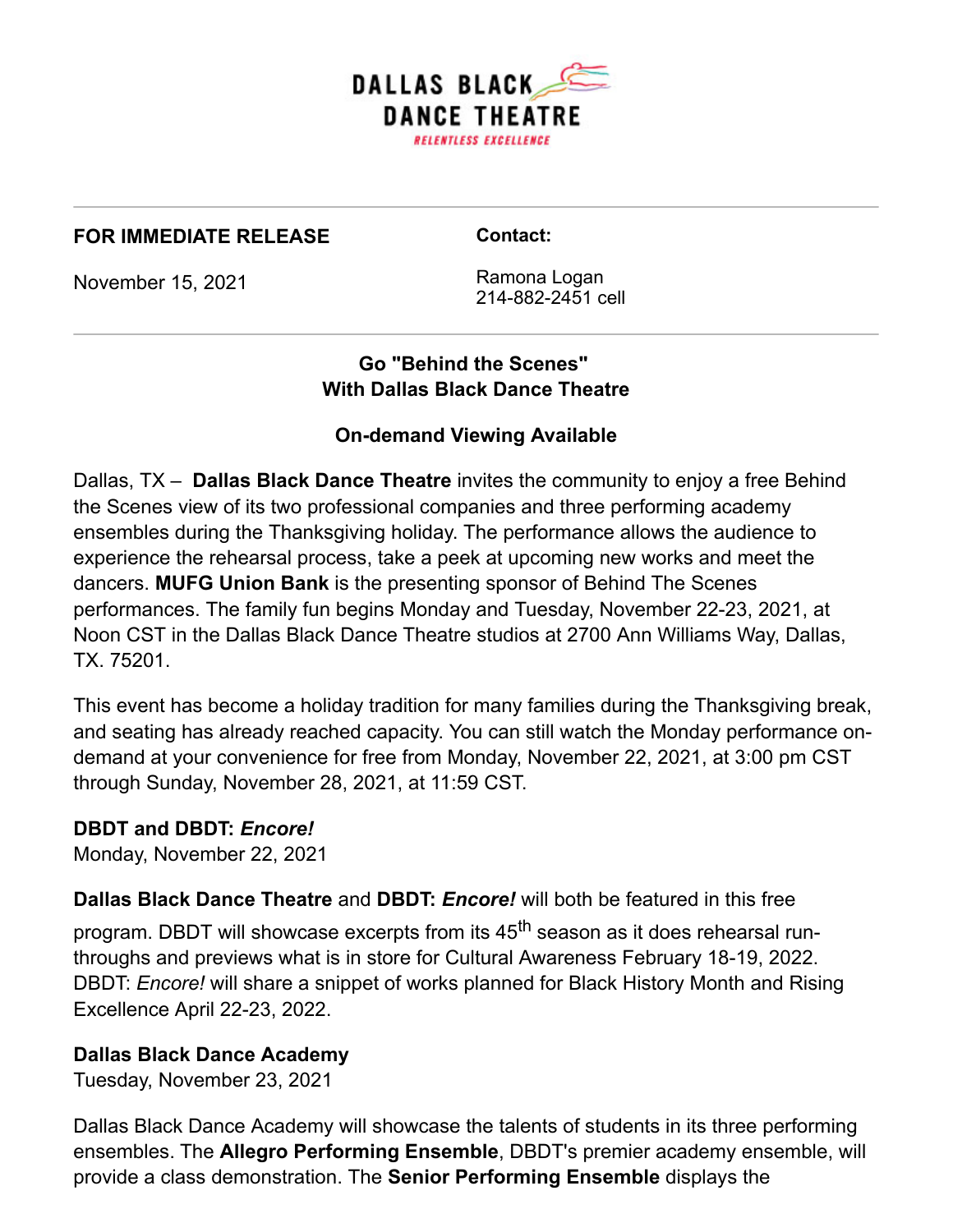choreographic process, and the **Junior Performing Ensemble** will perform an excerpt from one of their works.

If you would like to get on the waitlist for the free in-person performances, RSVP to [ticketsales@dbdt.com](mailto:ticketsales@dbdt.com) with your name, the date you would like to attend, the number of tickets needed, and your cell phone number.

For more performance details visit [www.DBDT.com.](https://dbdt.com/)

## **2021 - 2022 | DBDT Season Media and Travel Sponsors**

NBC 5, *Texas Metro News, The Dallas Morning News*, American Airlines, DART, *The Dallas Weekly.*

## **2021 - 2022 | DBDT Season Media Supporters**

*Elite News, FYI-50+, The Dallas Examiner, The Dallas Post Tribune, Trendy Africa, Arts+Culture*.

*ABOUT DALLAS BLACK DANCE THEATRE: Dallas Black Dance Theatre is an internationally recognized professional dance company that engages the cross-cultural community through contemporary modern dance presented from the African American experience. The National Endowment for the Arts designated the 45-year-old company as American Masterpiece Touring Artist in 2008. The company also received the Texas Medal of Arts Award for Arts Education in 2017.*

*As a result of COVID closures, Dallas Black Dance Theater's 44th season was entirely virtual, with many of its stage performances reimagined on film across the Dallas landscape. During the summer of 2020, Dallas Black Dance Theatre became the first professional dance company in the world to present its entire season as paid-only virtual performances, a new business model developed after the closing of live performances during the pandemic.* 

*In 2021, Jacob's Pillow Dance Festival commissioned Darrell Grand Moultrie to choreograph the new work LIKE WATER for Dallas Black Dance Theatre as the inaugural recipient of the Joan B. Hunter New Work Commission in a world premiere at the prestigious dance festival.* 

*As Dallas' oldest and largest professional dance company, Dallas Black Dance Theatre ranks as the 10th largest minority arts organization in America and the fourth largest black dance company in the nation.* 

*Ann Williams founded Dallas Black Dance Theatre in 1976. Melissa M. Young took the helm as Artistic Director in 2018 after starting at the company as a dancer in 1994. Zenetta S. Drew has led the administrative side of the company since 1987 as Executive Director following a volunteer assignment for the dance company.*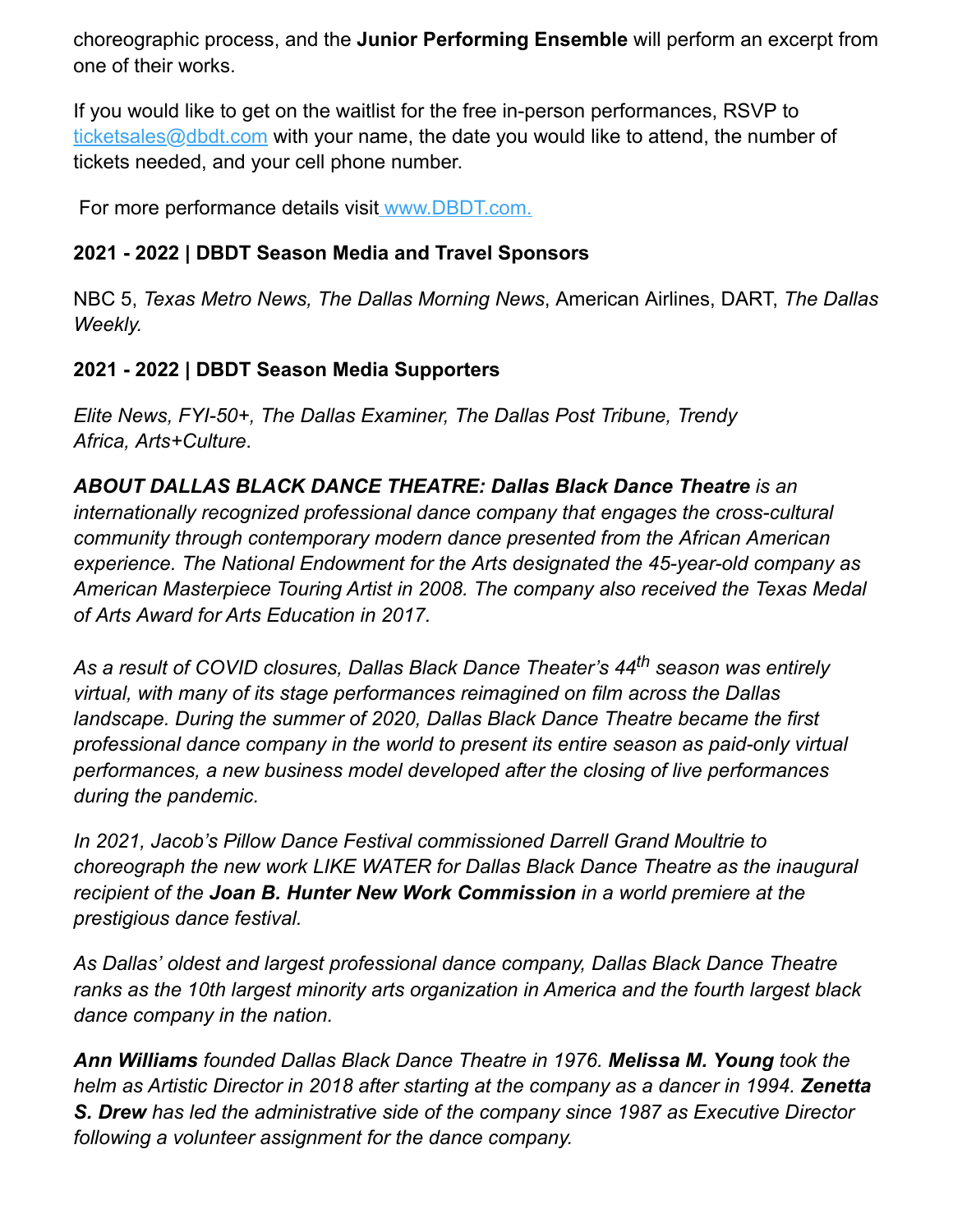*The mission of Dallas Black Dance Theatre is to create and produce contemporary modern dance at its highest level of artistic excellence through performances and educational programs that bridge cultures and reach diverse communities.*

*The virtuosic dancers of Dallas Black Dance Theatre have mesmerized 5 million arts patrons across 16 countries, including two Olympic Cultural events. Five performing companies comprise Dallas Black Dance Theatre and its training Academy. Dallas Black Dance Theatre consists of 14 full-time salaried dancers performing a mixed repertory of modern, jazz, African, and spiritual works by national and international choreographers. DBDT: Encore! features 10 artists of rising excellence from across the nation who support Dallas Black Dance Theatre's growing local and regional educational outreach. 2.7 million students, grades K-12, have experienced the dance company's performances and educational outreach programs.* 

*Dallas Black Dance Academy, the official school of Dallas Black Dance Theatre, celebrates 48 years of delivering dance instruction to a community of diverse backgrounds. The academy was the first in the nation to train a student who received the Presidential Scholar Award in Dance in 1980. More than 500 students participate weekly in 50 dance classes, including ballet, jazz, tap, modern, and African. Classes are held at Dallas Black Dance Theatre's studios and are open to students ages four to adult. The academy has three performing ensembles: Allegro Performing Ensemble, Dallas Black Dance Theatre's premier academy ensemble, Senior Performing Ensemble, and Junior Performing Ensemble.*

*Dallas Black Dance Theatre's permanent home in the historic Moorland YMCA building in the Dallas Arts District includes dance studios, training facilities, and administrative offices. Dallas Black Dance Theatre is a resident company of the AT&T Performing Arts Center, and its performance home is the Dee and Charles Wyly Theatre.*

*For more details, visit* [www.DBDT.com](https://dbdt.com/) *and* [www.dbdt.com/academy](https://dbdt.com/academy/)*.*